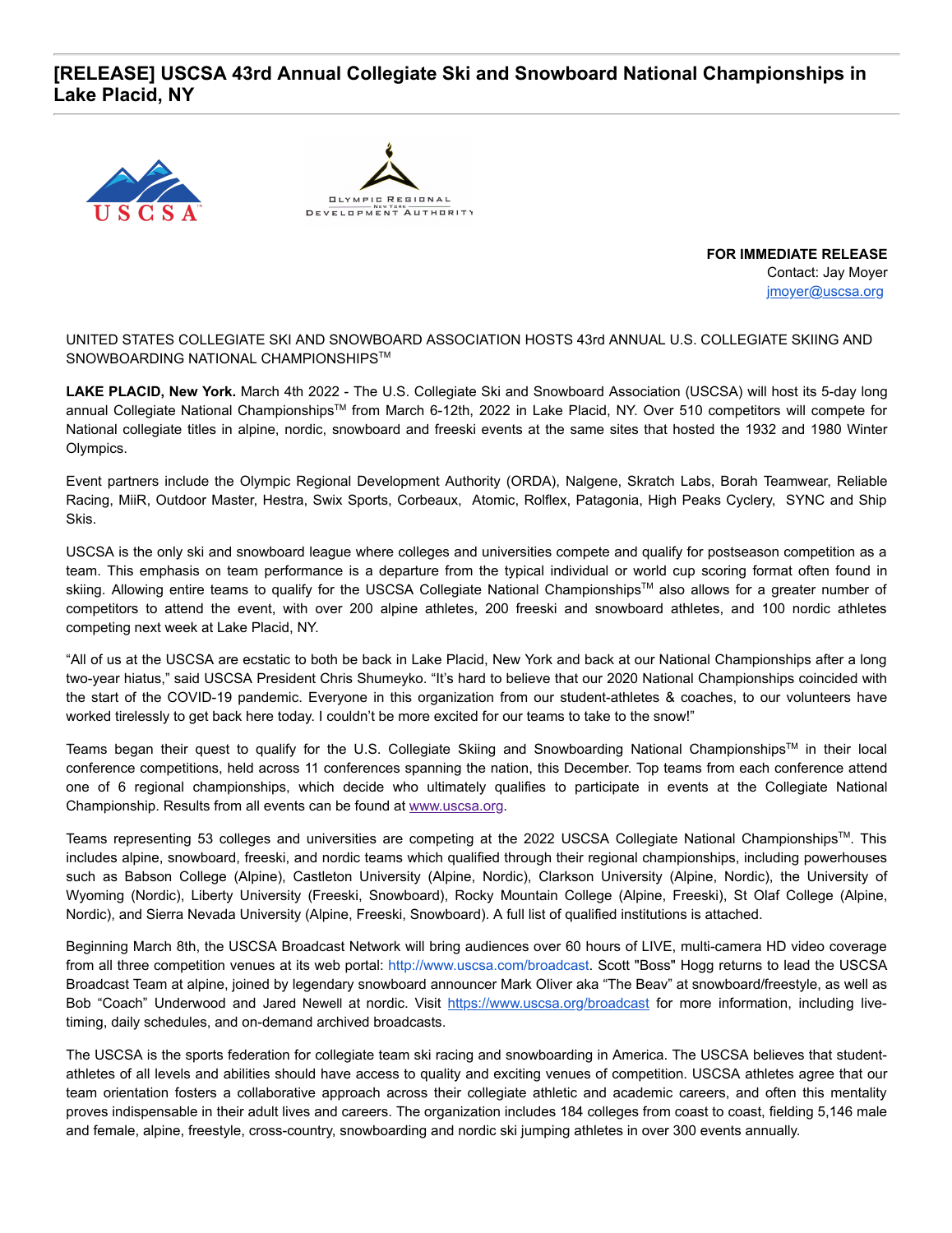

## For more information or to schedule an interview, please contact [jmoyer@uscsa.org](mailto:jmoyer@uscsa.org)

| Qualified Institutions                    |                                       |
|-------------------------------------------|---------------------------------------|
| Men                                       | Women                                 |
| <b>Babson College</b>                     | <b>Babson College</b>                 |
| <b>Castleton University</b>               | <b>Brown University</b>               |
| <b>Clarkson University</b>                | <b>Castleton University</b>           |
| <b>Colgate University</b>                 | <b>Clarkson University</b>            |
| Colorado Mesa University                  | <b>Colgate University</b>             |
| Colorado State University                 | College of St. Scholastica            |
| Columbia University                       | Colorado Mesa University              |
| <b>Cornell University</b>                 | Colorado State University             |
| Dartmouth College                         | <b>Columbia University</b>            |
| Hobart and William Smith Colleges         | <b>Cornell University</b>             |
| James Madison University                  | Dartmouth College                     |
| Lafayette College                         | Hobart and William Smith Colleges     |
| Lees-McRae College                        | James Madison University              |
| <b>Liberty University</b>                 | Lafayette College                     |
| <b>Messiah University</b>                 | <b>Liberty University</b>             |
| Michigan Technological University         | <b>Messiah University</b>             |
| Northeastern University                   | Michigan Technological University     |
| Northern Michigan University              | Northeastern University               |
| Paul Smith's College                      | Northern Michigan University          |
| Pennsylvania State University             | Paul Smith's College                  |
| Rocky Mountain College                    | Pennsylvania State University         |
| San Diego State University                | Rocky Mountain College                |
| Sierra Nevada University                  | San Diego State University            |
| Springfield College                       | Sierra Nevada University              |
| St. Joseph's College of Maine             | St. Joseph's College of Maine         |
| St. Olaf College                          | St. Olaf College                      |
| <b>Syracuse University</b>                | <b>Syracuse University</b>            |
| The College of Idaho                      | The College of Idaho                  |
| United States Military Academy            | United States Military Academy        |
| United States Air Force Academy           | United States Air Force Academy       |
| University of California, Davis           | University of California, Berkeley    |
| University of California, San Diego       | University of Colorado Boulder        |
| University of Colorado Boulder            | University of Connecticut             |
| University of Connecticut                 | University of Idaho                   |
| University of Maine at Farmington         | University of Maine at Farmington     |
| University of Massachusetts Amherst       | University of Massachusetts Amherst   |
| University of Minnesota - Twin Cities     | University of Minnesota - Twin Cities |
| University of Minnesota Duluth            | University of Nevada                  |
| University of Nevada                      | University of Southern California     |
| University of North Carolina at Charlotte | University of Vermont                 |
| University of Vermont                     | University of Virginia                |
| University of Virginia                    | University of Wisconsin Madison       |
| University of Washington                  | University of Wyoming                 |
| University of Wisconsin Madison           | Virginia Tech                         |
| University of Wyoming                     | <b>Western Colorado University</b>    |
| <b>Western Colorado University</b>        | <b>Whitman College</b>                |
| Worcester Polytechnic Institute           | Worcester Polytechnic Institute       |